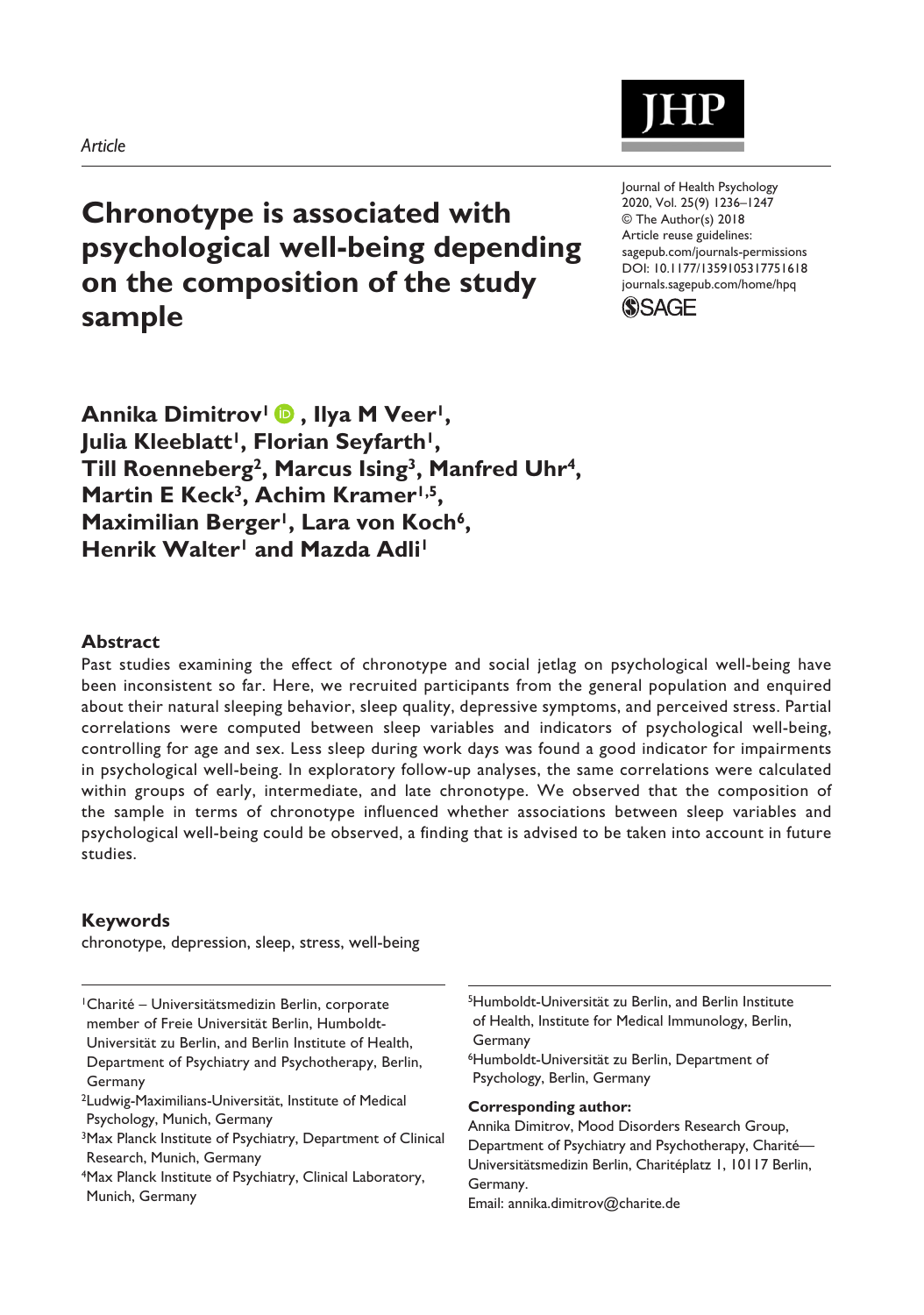# **Introduction**

The biological clock synchronizes to signals from the environment, which are also known as Zeitgebers, in an active process that has been termed entrainment (Roenneberg et al., 2007b). A group of people who share the same phase of entrainment have a certain chronotype (Roenneberg, 2015). Epidemiological studies revealed that chronotype follows a normal distribution across the population. Furthermore, chronotypes change over the life span: until the age of about 20 years, one's chronotype typically becomes later, while this reverses again when growing older. Finally, women reach their latest chronotype at the age of 19.5years on average, for men this is 21years (Roenneberg et al., 2007a). The later one's chronotype is, the more misalignment there will often be between the biological (inner) and social (outer) clock, a phenomenon referred to as social jetlag (SJL) (Wittmann et al., 2006).

Multiple tools exist to assess chronotype (Adan et al., 2012). The first scale developed for this specific purpose was the Morningness-Eveningness-Questionnaire (MEQ; Horne and Ostberg, 1976), which enquires about preferred sleep and wake times, with higher scores indicating a greater tendency toward morningness. A more recently developed scale is the Munich Chronotype Questionnaire (MCTQ; Roenneberg et al., 2003), which enquires about one's actual sleep and wake times. Additionally, it distinguishes between work and free days, thus determining both chronotype and SJL within one and the same questionnaire. Whereas the MEQ has been used extensively in previous studies, for example to reveal associations of evening preference with depressive symptomatology (Hidalgo et al., 2009; Kitamura et al., 2010) and impaired sleep quality (Vardar et al., 2008), only few studies assessed chronotype and SJL with the MCTQ to examine their relation with depressive symptoms in the general population (Keller et al., 2016).

Whereas one study found that later chronotypes are more likely to have increased SJL and more depressive symptoms (Levandovski

et al., 2011), another study described a positive correlation between chronotype and the risk for psychiatric symptomatology, but SJL did not increase this risk (Sheaves et al., 2016). Also, late chronotypes seem to experience more disturbed sleeping patterns than earlier types. For example, Wittmann et al. (2006) found that later chronotypes were more likely to show lower sleep quality and stronger depressed mood over the past week. Önder et al. (2014) reported significant, but small positive correlations of both chronotype and SJL with sleep quality. However, neither Rutters et al. (2014) nor Polugrudov et al. (2016) found associations between SJL and sleep quality.

In sum, there is currently no conclusive evidence linking MCTQ constructs to other sleeprelated variables or depression. In this study, we therefore aimed to further clarify the associations by assessing sleep quality and depressive symptoms. As depressive symptomatology often occurs alongside sleep disruptions (Grandner et al., 2006; Hayashino et al., 2010), we expected both to be higher in later chronotypes and with increasing SJL. We furthermore added a third questionnaire enquiring about perceived stress, following up on preliminary evidence that reported an association of subjectively reported stress with chronotype (Kantermann et al., 2012), as well as with depression and sleep quality (Felder et al., 2017; Lemma et al., 2012).

# **Materials and methods**

# *Study sample*

Recruitment of participants was carried out with posters and online advertisements between July 2015 and July 2016. Except for excluding people performing shift work, there were no further criteria to participate in the online survey. Upon inclusion in the study, participants filled out the MCTQ via an online portal run by the Ludwig-Maximilians-Universität München. If participants provided their email address, they were invited to participate in a second survey via the online tool LimeSurvey. Here, sociodemographic data, information about depressive symptoms,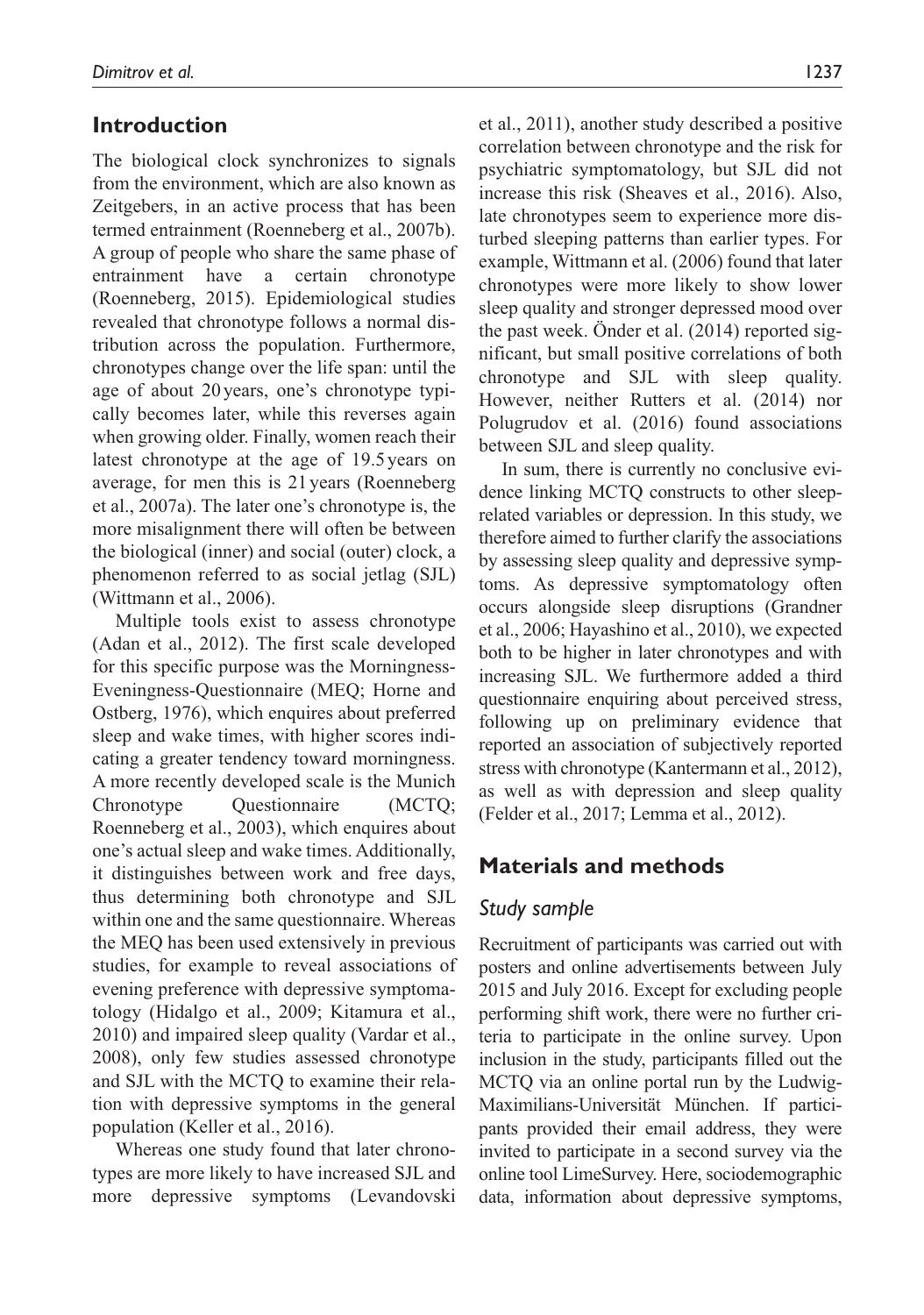sleep quality, and subjectively perceived stress were assessed. All questionnaires were administered in German. From the initial 1781 participants (1294 females; mean age=36.14, standard deviation (*SD*)=13.35) that filled in the MCTQ, 835 participants completed all questionnaires of the second survey (640 females; mean age=37.15, *SD*=13.41). The final sample for analysis

included 1111 participants from the MCTQ and 588 participants from the second survey (sociodemographic data in Table 1). The study was approved by the Medical

Ethics Committee of the Charité— Universitätsmedizin Berlin. Informed consent was obtained from all participants.

# *Instruments*

*Chronotype and SJL.* Chronotype and SJL were assessed with the MCTQ (Roenneberg et al., 2003). Among other features, it asks participants to estimate their sleep onset and wake-up time for work and free days separately. This allows a differential estimation of sleep duration (SDw = work days; SDf = free days) and also establishes the midpoint of sleep on work days (MSW) and on free days (MSF), the latter reflecting chronotype. Because sleep during work days is often shortened by social obligations, such as having to get up early for work, people accumulate a sleep debt that is mostly compensated for on free days by sleeping in for a longer time. As this delays the MSF, it must be accounted for in calculating an individual's chronotype by correcting the MSF for sleep debt (MSFsc: MSF sleep corrected). The difference between MSF and MSW determines the amount of SJL, indicating the misalignment of social and biological time (Wittmann et al., 2006). As sleep loss often accompanies SJL, we evaluated its relationship with variables reflecting psychological well-being as well. For exact calculations of MCTQ variables, see Table 2 (Roenneberg et al., 2004).

*Patient Health Questionnaire 9.* To assess depressive mood, we used the depression section of the German version of the Patient Health

Questionnaire 9 (PHQ9) (Löwe et al., 2002). It contains nine items that span the criteria of Major Depression in the *Diagnostic and Statistical Manual of Mental Disorders* (5th ed.; DSM-V). Item scores range from 0 to 3, which are then summed to determine depressive symptom severity (Kroenke et al., 2001).

*Pittsburgh Sleep Quality Index.* The Pittsburgh Sleep Quality Index (PSQI) (Buysse et al., 1989) assesses sleep patterns, quality of sleep, and sleep disturbances over a period of 4weeks. Responses are sorted into seven components: subjective sleep quality, sleep latency, sleep duration, sleep efficiency, sleep disturbances, sleep medication, and daytime sleepiness. Each component can be scored between 0 and 3, thus allowing a general PSQI score with a maximum of 21 points, with higher scores indicating worse sleep quality.

*Perceived Stress Scale.* The 10-item-version of the Perceived Stress Scale (PSS) (Cohen and Williamson, 1988) was used, which assesses subjectively perceived stress over the past 4weeks. Individual item scores range from 0 to 4, which are added up to a total score with a maximum of 40. Higher scores indicate higher levels of perceived stress.

# *Statistical analyses*

*Replication of epidemiological results.* To confirm that our sample is comparable to the samples used in previous studies employing the MCTQ for chronotype assessment, we first examined the 1781 participants included in the first survey and compared the MCTQ scores to the epidemiological results from Roenneberg et al. (2007a). Individuals who did not provide information on sleep onsets or offsets, number of work days, use of sleep medication, engagement in shift work, and/or use of an alarm clock on free days were excluded (see Figure 1). Additionally, we excluded people who slept longer on work than on free days to enable more direct interpretation of results. With a proportion of 15percent, participants with lost sleep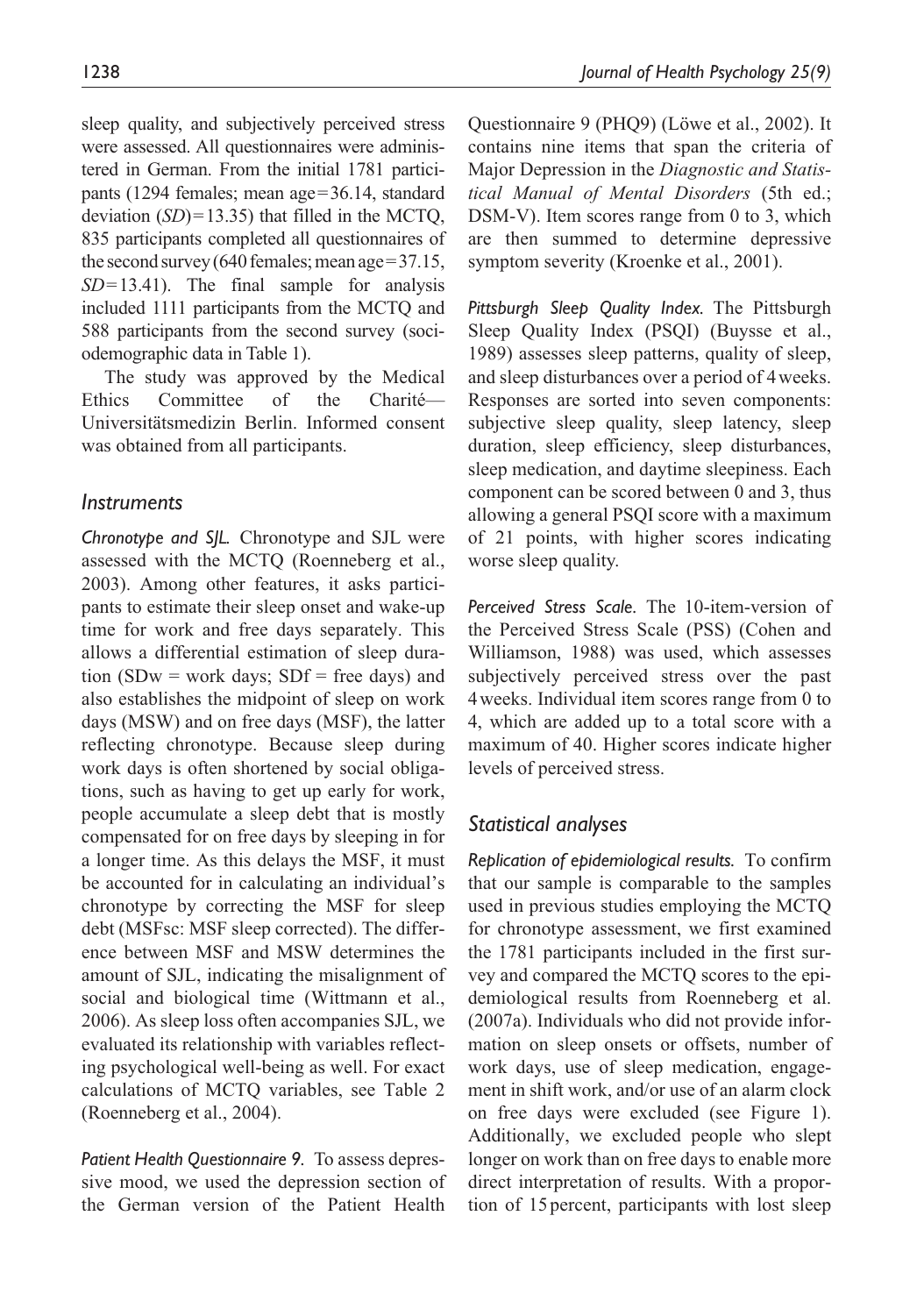|                              |                 | First survey   |                              |                                             | Second survey  |             |               |
|------------------------------|-----------------|----------------|------------------------------|---------------------------------------------|----------------|-------------|---------------|
|                              |                 | Male           | Female                       |                                             | Male           | Female      | ₹             |
|                              |                 | 305            | 806                          | $\equiv$                                    | <b>138</b>     | 450         | 588           |
| Age                          | (SD)            | 38.38 (14.00)  | 87.10 (12.82)                | 17.45(13.16)                                | 88.49 (13.73)  | 8.44(13.05) | 88.45 (13.20) |
| <b>Nicotine</b> use          |                 | $\overline{7}$ | <b>158</b>                   | 229                                         | $\overline{3}$ | 86          | $\frac{1}{2}$ |
| Cigarettes (n/day)           | $\widetilde{S}$ | 6.38(6.14)     | 6.44(6.89)                   | 6.42(6.65)                                  | 7.89 (6.84)    | 6.48 (7.28) | 6.86 (7.17)   |
| Alcohol use                  |                 | 230            | 527                          | 757                                         | $\overline{a}$ | 299         | 400           |
| Beer (glasses/day)           | (SD)            | $(0.60)$ 74.   |                              |                                             | 0.45 (0.60)    | 0.18(0.36)  | 0.25(0.45)    |
| Wine (glasses/day)           | (SD)            | 0.24(0.36)     | $0.16(0.31)$<br>$0.28(0.32)$ | $0.26$ (0.44)<br>0.27 (0.34)<br>0.04 (0.12) | 0.23(0.33)     | 0.29(0.35)  | 0.27(0.34)    |
| Liquor (glasses/day)         | (SD)            | 0.07(0.17)     | 0.03 (0.08)                  |                                             | 0.08(0.17)     | 0.03 (0.08) | 0.04(0.11)    |
| Caffeine use                 |                 | 274            | 753                          | 027                                         | 123            | 422         | 545           |
| Coffee (cups/day)            | (5D)            | 2.02(1.57)     | 1.55(1.25)                   | 1.67(1.36)                                  | 2.05(1.71)     | $-58(1.26)$ | .69(1.38)     |
| Caffeinated drinks           | (SD)            | 0.27 (0.69)    | 0.19(0.61)                   | 0.21(0.63)                                  | 0.24(0.62)     | 3.21(0.74)  | 0.71(0.71)    |
| Black Tea (n/day)<br>(h/day) | (SD)            | 0.55(1.21)     | 0.39 (0.88)                  | 0.43(0.98)                                  | 0.58(1.22)     | 0.41(0.92)  | 0.45(1.00)    |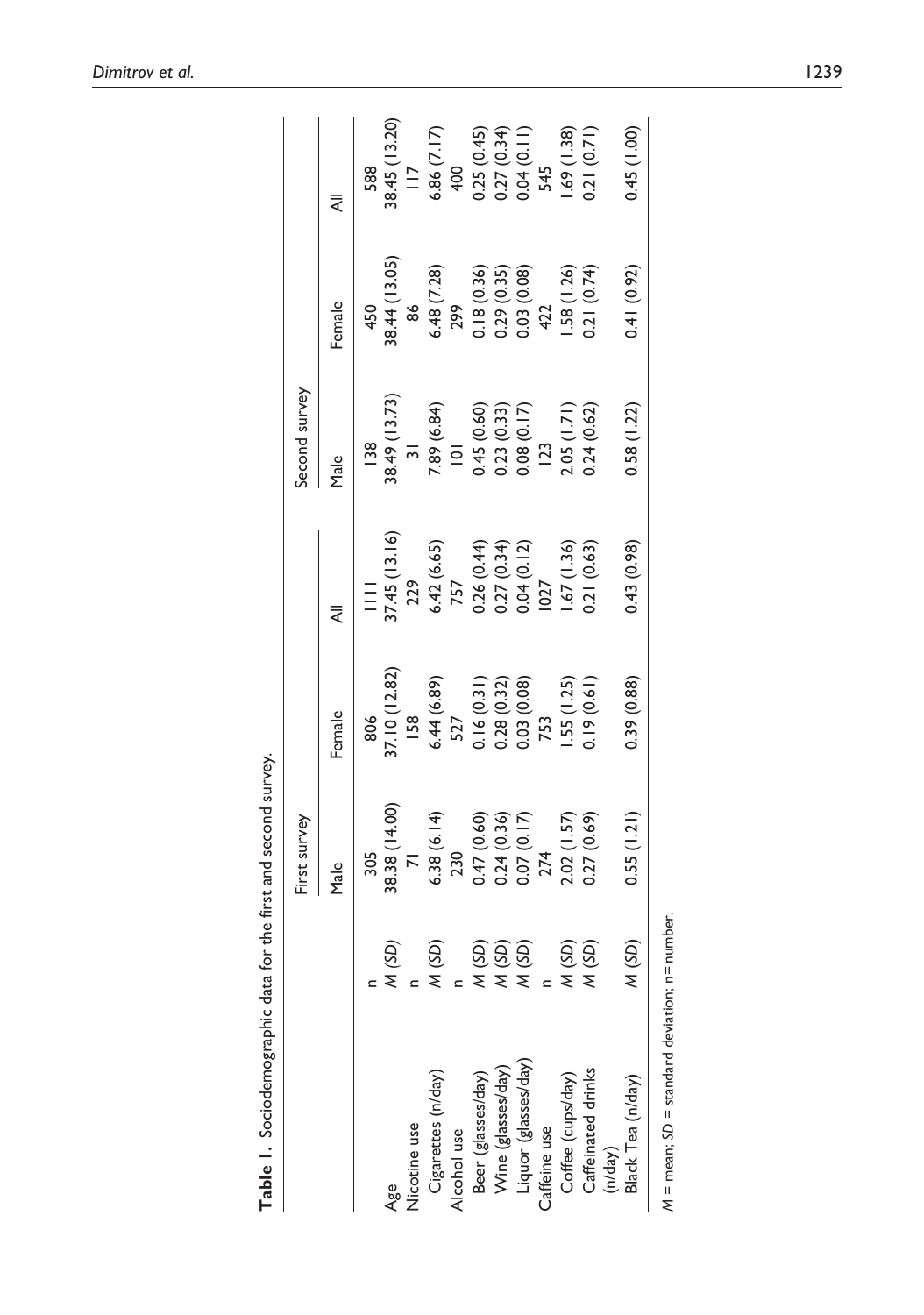| Variable                                                           | Abbreviation     | Computation                                                                              |
|--------------------------------------------------------------------|------------------|------------------------------------------------------------------------------------------|
| Sleep duration on work days/on free days<br>Average sleep duration | SDw/SDf<br>aveSD | Sleep offset-sleep onset<br>(SDw × amount of work<br>days + SDf × amount of free days)/7 |
| Midpoint of sleep on work days/on free days                        | MSW/MSF          | Sleep onset + sleep duration/2                                                           |
| Midpoint of sleep on free days sleep corrected<br>(chronotype)     | <b>MSFsc</b>     | If SDf < SDw: MSF<br>If SDf>SDw: MSF-(SDf-aveSD)/2                                       |
| Social jetlag                                                      | SIL              | $MSF - MSW$                                                                              |
| Sleep loss                                                         | <b>SLoss</b>     | (aveSD – SDw) $\times$ amount of work days                                               |

**Table 2.** MCTQ variables with their abbreviations and computations.

MCTQ: Munich Chronotype Questionnaire.



**Figure 1.** Flowchart describing amount of excluded participants (demarcated by dotted lines) and resulting composition of sample sizes for main analysis (demarcated by continuous lines) and exploratory analysis (demarcated by dashed lines).

EC: early chronotype; IC: intermediate chronotype; LC: late chronotype.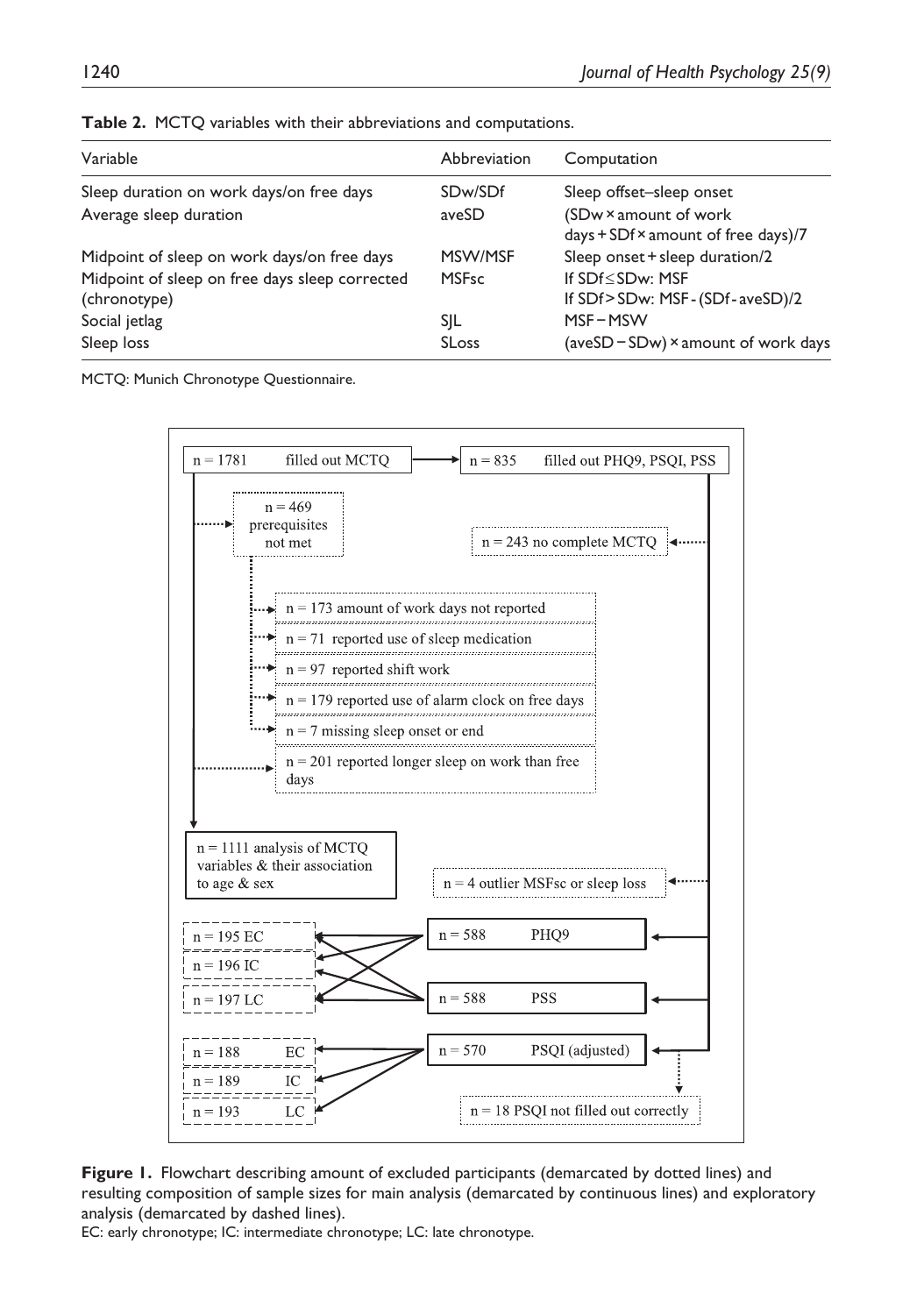|                       | All, $M(SD)$   | Women, M (SD) | Men, M (SD)   | t/U(p)                      |
|-----------------------|----------------|---------------|---------------|-----------------------------|
| n                     | $\blacksquare$ | 806           | 305           |                             |
| Age                   | 37.45(13.16)   | 37.10 (12.82) | 38.38 (14.01) | $-1.07a$ (.285)             |
| SDw (hours)           | 6.88(0.97)     | 6.92(0.99)    | 6.75(0.89)    | $3.07a$ (.002)              |
| SDf (hours)           | 8.22(1.14)     | 8.29(1.15)    | 8.04(1.10)    | $-3.31b$ (.001)             |
| MSFsc (hours:minutes) | $4:02$ (1:16)  | $3:56$ (1:11) | 4:18(1:25)    | $-4.10^{\circ}$ (<.001)     |
| SJL (hours)           | 1.55(0.93)     | 1.54(0.90)    | 1.60(1.01)    | $-0.96$ <sup>a</sup> (.336) |
| SLoss (hours)         | 1.87(1.48)     | 1.90(1.47)    | 1.79(1.52)    | $-1.136b$ (.256)            |
|                       |                |               |               |                             |

**Table 3.** Descriptive and statistical results for sex differences for MCTQ variables.

MCTQ: Munich Chronotype Questionnaire; M: mean; SD: standard deviation; SDw: sleep duration during work days; SDf: sleep duration during free days; MSFsc: midpoint of sleep during free days sleep corrected; SJL: Social Jetlag; SLoss: sleep loss; *p*: significance value; *n*: sample size; *t: t*-test for independent samples; *U*: Mann–Whitney *U* test.

a Mann–Whitney *U* standardized statistics. bDegress of freedom (*df*)=1109.

on free days constitute a small but clearly defined subgroup in our sample. We acknowledge that this subgroup deserves separate attention. However, due to small proportion of participants in this study, we lack power to properly assess specific effects for this subgroup. Due to our cross-sectional design, we calculated correlations between MCTQ variables (SDw, SDf, MSF, MSFsc, SJL, and sleep loss) and age for the remaining 1111 participants and assessed the distributions of these variables in our sample. Sex differences were tested by means of a two-sample *t*-test.

*Associations with psychological well-being.* Before assessment of associations between MCTQ variables and psychological well-being, four participants were excluded from the second sample due to being outliers (>3 *SD*) on the MSFsc or sleep loss variables. The final samples for analysis comprised 588 participants for the PHQ9 and PSS, but 570 participants for the PSQI. As PHQ9 and PSQI values were not normally distributed, associations with MCTQ variables were calculated using nonparametric partial correlations (De Winter et al., 2016), controlling for age and sex. As PSS values were normally distributed, parametric partial correlation analysis was applied, again controlling for age and sex. Due to high collinearity between variables of the MCTQ, we refrained from applying multiple regression analysis.

As previous reports indicate that late chronotypes are especially vulnerable to reduced psychological well-being (Adan et al., 2012; Fabbian et al., 2016), associations may only appear in a subsample of our participants. We, therefore, divided the sample into equal thirds according to the MSFsc scores (early, intermediate, and late) and repeated nonparametric partial correlation analysis within each chronotype group as exploratory follow-up analyses.

All statistical analyses were performed with IBM SPSS Statistics for Windows, Version 22 (IBM Corp., Armonk, NY, USA). The significance threshold for all tests was set at *p*<.05. Multiple comparison correction was applied by controlling the false discovery rate (FDR) at *q*=.05, that is, we accepted a maximum of 5 percent false positives among the total number of tests (Benjamini and Hochberg, 1995).

# **Results**

# *Replication of epidemiological findings*

In the initial sample, which considered the MCTQ only, 77.9percent of the participants stated that they worked 5 days a week, while 8.9percent indicated to work more, and 13.2percent to work less. Descriptive values and statistical results for sex differences are displayed in Table 3. Variable distributions (Figures S-1 to S-6) and correlational results (Table S-1) are provided as Online Resource.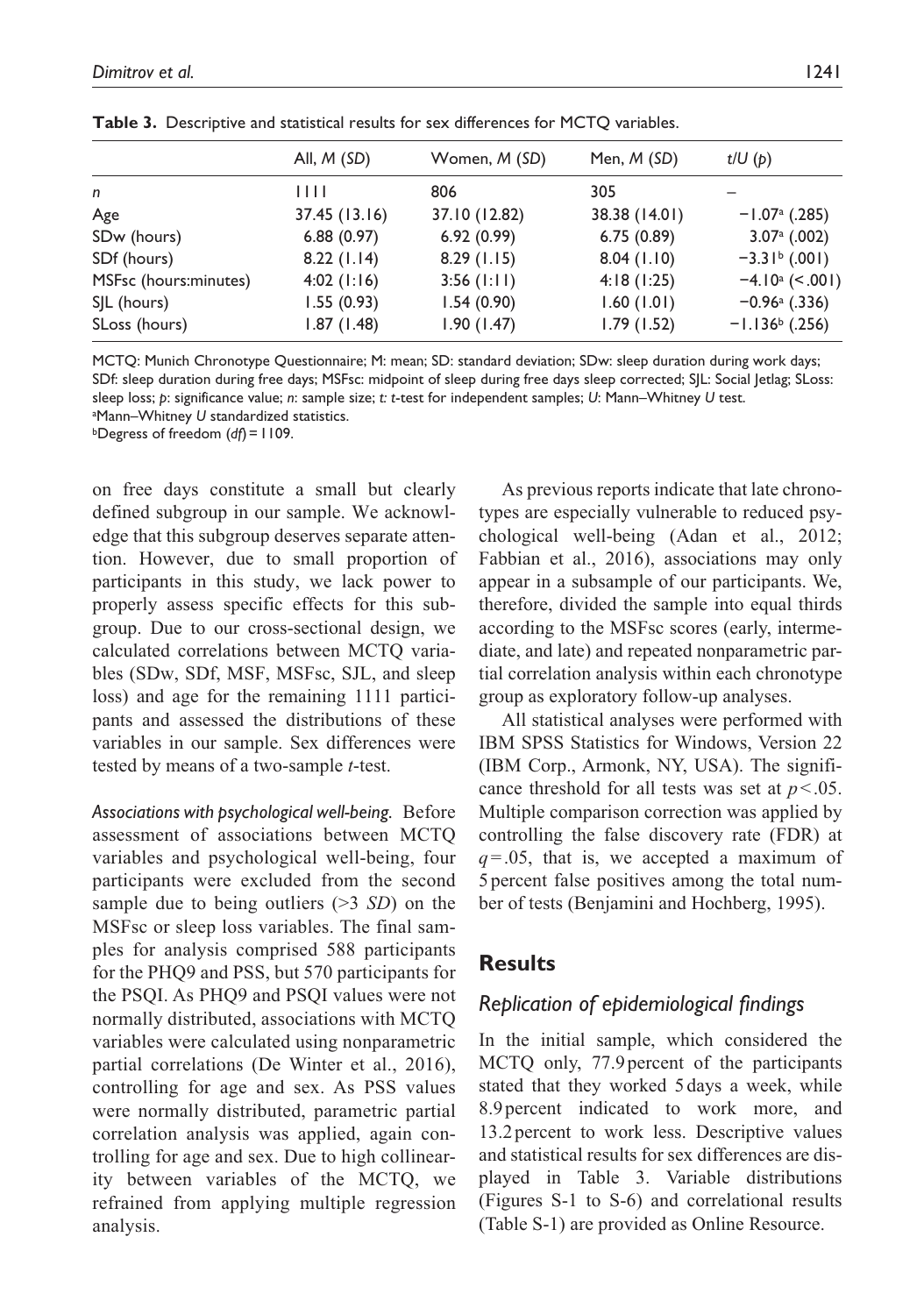|                  | All, $M(SD)$ | Women, <i>M</i> (SD) | Men, <i>M</i> (SD) | t/U(p)                 |
|------------------|--------------|----------------------|--------------------|------------------------|
| $PHQ9 (n=588)$   | 5.48 (3.98)  | 5.68(4.00)           | 4.85(3.86)         | $-2.15^{\circ}$ (.032) |
| $PSQI (n = 570)$ | 4.03(2.31)   | 4.10(2.36)           | 3.80(2.13)         | $-1.31b$ (.191)        |
| PSS $(n = 588)$  | 15.03(6.84)  | 15.39(6.96)          | 13.85(6.34)        | $2.26^{\circ}$ (.024)  |

**Table 4.** Descriptive and statistical results on sex differences for PHQ9, PSQI, and PSS.

M: mean; SD: standard deviation; PHQ9: Patient Health Questionannire 9; PSQI: Pittsburgh Sleep Quality Index; PSS: Perceived Stress Scale; *p*: significance value; *n*: sample size; *t: t*-test for independent samples; *U*: Mann–Whitney *U* test. a Degrees of freedom=586.

bDegrees of freedom=568.

cMann–Whitney *U* standardized statistics.

SDw, SDf, MSFsc, and SJL resembled normal distributions, whereas sleep loss was strongly right-skewed. Participants from the current sample were similar to Roenneberg's sample in terms of sleep timing (time one falls asleep, wakes up, and has their midpoint of sleep) and associations with age (all *r* between −.15 and −.38; *p*<.001), indicating that the higher the age, the lower SDw, SDf, MSFsc, SJL, and sleep loss tended to be. Women on average slept longer than men and had an earlier MSFsc (all *p*≤.002). There were no sex differences for SJL or sleep loss. Whereas the MSFsc value was corrected for sleep duration, both SJL and sleep loss were associated negatively with SDw (*r*=−.19 and −.33, respectively;  $p < .001$ ) and positively with SDf ( $r = .27$ ) and .59, respectively; *p*<.001). We confirmed a positive association between MSFsc and SJL  $(r=.57; p<.001)$ ; thus, the later the MSFsc, the higher the amount of SJL. Sleep loss, however, showed no correlation with MSFsc  $(p=.10)$ , but did show a strong positive association with SJL  $(r=.48; p<.001)$ , illustrating a close connection between SJL and sleep loss.

# *Associations between MCTQ and psychological well-being*

General distributions of the sum scores of the PSS resembled a normal distribution, whereas the distributions of PHQ9 and PSQI scores were right-skewed and steep (Online Resource: Figures S-7 to S-9). As peaks of the distributions were shifted to the left, the data illustrated

that our sample mainly included participants experiencing higher levels of psychological well-being.

Not surprisingly, the three psychometric scales were strongly correlated among each other (all *r*>.42, *p*<.001). The PHQ9 and PSS showed significant differences between women and men (Table 4), with women scoring higher than men on both scales. For PHQ9 scores, we found a negative association with age (*r*=−.13;  $p = .002$ ), indicating that men tended to show less depressive symptoms with increasing age. For PSS scores, there was a weak association with age (*r*=−.09; *p*=.022). There was no association between age and PSQI  $(p=.332)$ .

After controlling for possible age and sex effects, PHQ9 values were negatively associated with SDw (*r*=−.15; *p*<.001). We did not observe any associations with other variables. For PSQI scores, we detected a negative association with SDw (*r*=−.32; *p*<.001), a weak negative association with SDf (*r*=−.12; *p*=.005), and a weak positive association with sleep loss  $(r=.11; p=.007)$ . This indicated that impairments in sleep quality were stronger when sleep durations were shorter and the amount of sleep loss was higher. No associations were found for MSFsc or SJL. As the global score of the PSQI already incorporated sleep duration as a subscale, this might have introduced a bias in the associations. Therefore, we rebuilt sum scores of the PSQI, this time excluding sleep duration. As a result, the associations with SDf  $(p=.063)$  and sleep loss (*p*=.419) disappeared, whereas the association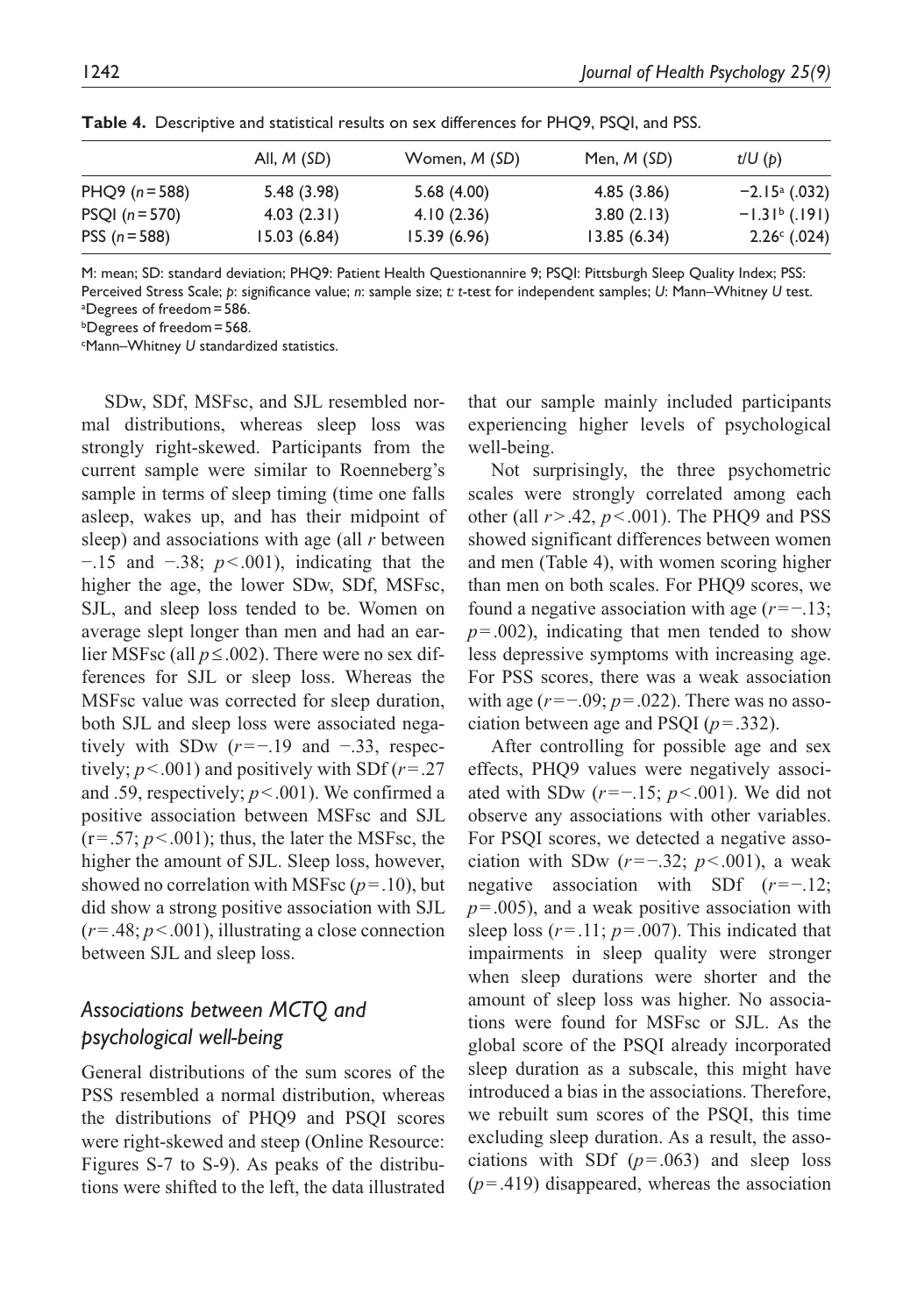|                          | $PHQ9a$ (df = 584) | $PSQIa$ (df = 566) | Adjusted PSQI <sup>a</sup> ( $df = 566$ ) | $PSS^b$ (df=584) |
|--------------------------|--------------------|--------------------|-------------------------------------------|------------------|
| r                        | $-.146***$         | $-.317***$         | $-159***$                                 | $-.064$          |
| $p(2-tailed)$            | .000               | .000               | .000                                      | .122             |
| r                        | $-.012$            | $-.117**$          | $-.078$                                   | .012             |
| $p(2-tailed)$            | .778               | .005               | .063                                      | .770             |
| r                        | .031               | .029               | .008                                      | .005             |
| $p(2-tailed)$            | .447               | .496               | .842                                      | .910             |
|                          | .059               | .050               | $-.018$                                   | .045             |
| $\mathfrak b$ (2-tailed) | .153               | .233               | .676                                      | .280             |
| r                        | .073               | $.113**$           | .034                                      | .054             |
| $p(2-tailed)$            | .077               | .007               | .419                                      | .188             |
|                          |                    |                    |                                           |                  |

**Table 5.** Partial correlations (controlled for age and sex) between PHO9, PSOI, PSS, and MCTO variables.

PHQ9: Patient Health Questionannire 9; PSQI: Pittsburgh Sleep Quality Index; adjusted PSQI: Pittsburgh Sleep Quality Index (without subscale sleep duration); PSS: Perceived Stress Scale; MCTQ: Munich Chronotype Questionnaire; SDw: sleep duration during work days; SDf: sleep duration during free days; MSFsc: midpoint of sleep during free days sleep corrected; SJL: Social Jetlag; SLoss: sleep loss; *r*: correlation coefficient; *p*: significance value; *df*: degrees of freedom. a Nonparametric partial correlation.

bParametric partial correlation.

\*\**p*<.01; \*\*\**p*<.001

with SDw remained significant, although a bit weaker (*r*=−.16; *p*<.001). For the PSS score, we did not observe any association with the MCTQ variables (all *p*>.05). All results remained significant after FDR correction (Table 5).

# *Exploratory follow-up analysis with chronotype groups*

For the PHQ9, early chronotypes displayed a negative association with SDw (*r*=−.18; *p*=.014) and with MSFsc (*r*=−.15; *p*=.040), whereas intermediate chronotypes only showed negative associations with SDw (*r*=−.17;  $p = .017$ ). In the group of late chronotypes, PHQ9 was positively associated with MSFsc  $(r=.19; p=.006)$ .

For the PSQI (taking the score without the subscale sleep duration, as discussed above), early chronotypes displayed a negative association with SDw (*r*=−.23; *p*=.002) and with MSFsc (*r*=−.18; *p*=.014), whereas intermediate chronotypes only showed negative associations with SDw (*r*=−.21; *p*=.005) and SDf (*r*=−.17; *p*=.020). In the group of late chronotypes, adjusted PSQI scores were positively associated with MSFsc  $(r=.20; p=.005)$ .

For the PSS, early chronotypes displayed a negative association with SDw only (*r*=−.16;  $p = .025$ ), whereas intermediate chronotypes and late chronotypes showed no associations at all. All results are listed in Table 6. Results of the exploratory analyses did not survive FDR correction.

# **Discussion**

The aim of our study was to explore the relationship between chronotype-associated sleep variables and depression, sleep quality, and perceived stress in healthy individuals. We demonstrated that our sample corresponded well to Roenneberg's sample (Roenneberg et al., 2007a) in terms of sleep timing (i.e. onset, offset, duration, and midpoints of sleep). Also, we confirmed a negative association between chronotype and age, as well as sex-specific differences for chronotype. Women, on average, had an earlier chronotype than men. However, we did not find sex differences for SJL, but results largely have been inconsistent across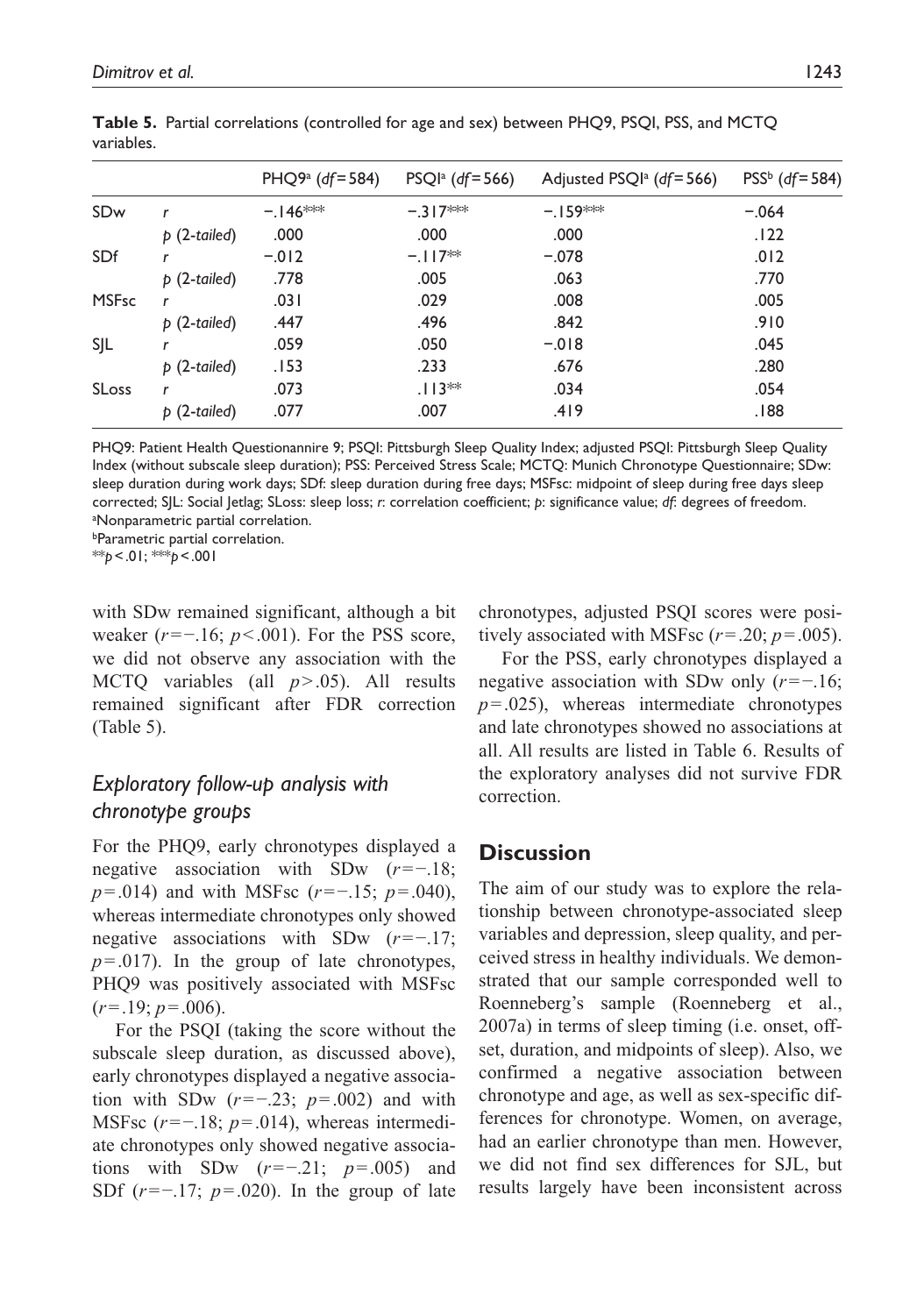|--|--|--|--|--|

|              |               | PHO <sub>9</sub> |          |           | <b>Adjusted PSOI</b> |           |          | <b>PSS</b> |          |      |
|--------------|---------------|------------------|----------|-----------|----------------------|-----------|----------|------------|----------|------|
|              |               | EC               | IC       | LC        | EC                   | IC        | LC       | <b>EC</b>  | IC       | LC.  |
| df           |               | 9                | 192      | 193       | 184                  | 185       | 189      | 191        | 192      | 193  |
| SDw          | r             | $-.177*$         | $-.172*$ | $-.083$   | $-.230**$            | $-.206**$ | $-.041$  | $-.161*$   | $-.124$  | .040 |
|              | $p(2-tailed)$ | .014             | .017     | .251      | .002                 | .005      | .571     | .025       | .084     | .575 |
| SDf          | r             | .034             | $-.080$  | .030      | $-.070$              | $-.170*$  | .020     | $-.038$    | $-.049$  | .104 |
|              | $p(2-tailed)$ | .642             | .268     | .680      | .344                 | .020      | .779     | .604       | .498     | .149 |
| <b>MSFsc</b> | r             | $-.148*$         | $-.124$  | $.195***$ | $-.180*$             | $-.021$   | $.204**$ | $-.101$    | $-.006$  | .138 |
|              | $p(2-tailed)$ | .040             | .085     | .006      | .014                 | .775      | .005     | .164       | .929     | .055 |
| SJL          | r             | .030             | .061     | .031      | $-.056$              | $-.092$   | .094     | $-.041$    | .064     | .068 |
|              | $p(2-tailed)$ | .681             | .395     | .663      | .449                 | .212      | .196     | .569       | .377     | .348 |
| <b>SLoss</b> | r             | .138             | .022     | .063      | .073                 | .010      | .019     | .067       | $-0.010$ | .086 |
|              | $p(2-tailed)$ | .055             | .763     | .378      | .319                 | .895      | .794     | .356       | .890     | .233 |

**Table 6.** Nonparametric partial correlations (controlled for age and sex) between PHQ9, adjusted PSQI, PSS, and MCTO variables within chronotype groups.

PHQ: Patient Health Questionannire; adjusted PSQI: Pittsburgh Sleep Quality Index (without subscale sleep duration); PSS: Perceived Stress Scale; MCTQ: Munich Chronotype Questionnaire; EC: early Chrontype; IC: intermediate chronotype; LC: late chronotype; SDw: sleep duration during work days; SDf: sleep duration during free days; MSFsc: midpoint of sleep during free days sleep corrected; SJL: Social Jetlag; SLoss=sleep loss; *r*: correlation coefficient; *p*: significance value; *df*: degrees of freedom.

\**p*<.05; \*\**p*<.01.

previous studies so far (Haraszti et al., 2014; Roenneberg et al., 2012; Rutters et al., 2014).

We did not detect any association of chronotype or SJL with depressive symptoms, sleep quality, or perceived stress in the analysis of the total sample. Yet, when we divided our total sample into an early, intermediate, and late chronotype group, we found that MSFc had opposing associations with the PHQ9 and adjusted PSQI scores within the early and late chronotype groups: In the early chronotype group, depression scores and sleep impairment tended to be higher when MSFsc values were lower. In contrast, in late chronotypes, higher average depression scores and sleep impairment were associated with higher MSFsc values, suggesting that psychological well-being is lower in more extreme chronotypes on both ends of the spectrum. This is an important observation for two reasons: (1) depending on the composition of the total sample (i.e., with respect to their MSFsc) and on how accurately the sample represents chronotype distributions of the general population, associations with mental-health-related outcomes might vary, and (2) associations between psychological wellbeing and chronotype might follow a u-shaped function and therefore cannot be detected when examined across the entire sample.

Results concerning the association between chronotype and health- or performance-related variables have been inconsistent in previous research. Some studies have found no associations (Haraszti et al., 2014; Wittmann et al., 2006; Yong et al., 2016), whereas Levandovski et al. (2011), for example, found positive correlations between depressive symptoms and both chronotype and SJL. It should be mentioned that this particular sample had a mean chronotype earlier than 3 a.m., which would have qualified as early chronotype in other studies. In contrast, Önder et al. (2014) found positive correlations between PSQI scores and both chronotype and SJL, although this sample had a mean chronotype of 6 a.m., which would have qualified as late chronotype in other studies. One major shortcoming of chronotype studies is that groups are often created from continuous scores, yet justification for cut-off criteria or comparability to the distribution in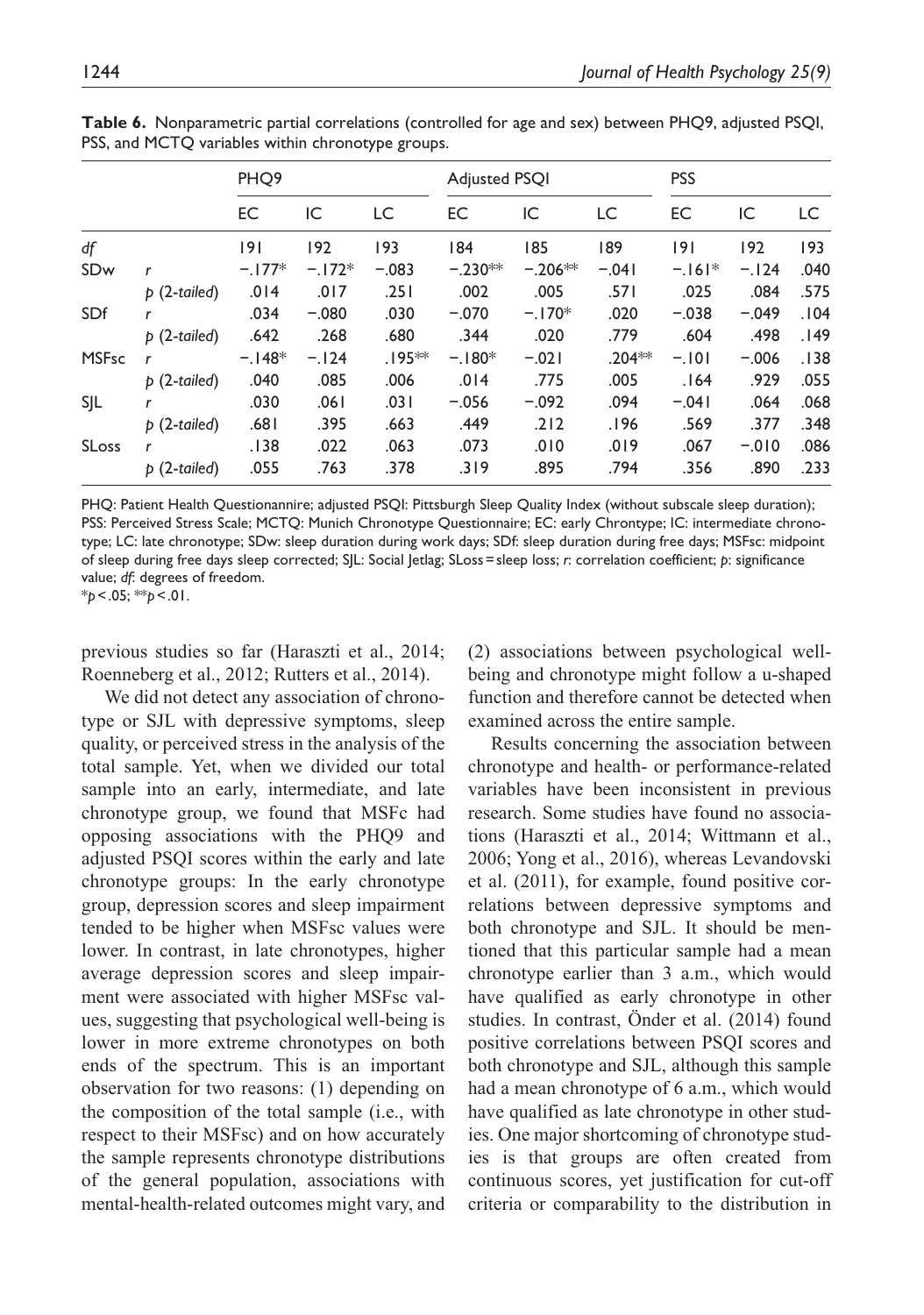the general population are mostly not reported, which hampers comparability of results across studies.

Besides chronotype and SJL, we included sleep duration and sleep loss in our analyses, as sleep disturbances are strongly related to almost all psychiatric disorders (Gruber and Cassoff, 2014). Most consistent results across the total sample were obtained for sleep duration on work days: Respondents reported higher depressive symptoms and a stronger reduction of sleep quality when sleep durations were shorter. This observation is in line with Grandner et al. (2006), who found a negative correlation between the global score of PSQI and total sleep time reported in a sleep diary.

Although we did not find associations of SJL or sleep loss with psychological well-being, it is important to emphasize that SJL and sleep loss are strongly intertwined. In this study, this was illustrated by the strong positive associations between SJL and sleep loss. This issue has been discussed recently by Jankowski (2017), who introduced a sleep-corrected formula to calculate SJL. However, even when implementing the sleep-corrected SJL scores, this did not change our results with respect to psychological well-being.

Another open question is to what extent people can temporarily adjust their sleeping behavior without any physical or psychological consequences. Specifically, in our sample, sleep duration on work days was 6.86 hours, whereas sleep duration on free days was 8.22hours. It has been proposed that humans can adapt to shorter or longer sleep durations within a range of approximately 6–9hours without increased daytime sleepiness or negative health consequences (Horne, 2011). Recently, Jankowski (2015) also questioned the feasibility of correcting the MSF, considering that sleep recovery is not necessarily a linear process and can only be achieved to a certain extent.

### *Limitations*

One limitation for our study is that only few participants among our respondents reported severely reduced psychological well-being, while associations may only emerge in samples with more pronounced symptoms (Antypa et al., 2016; Kantermann et al., 2012). Second, using a cross-sectional design, it is impossible to draw conclusions about causal mechanisms. As Kantermann et al. (2012) have pointed out, it is important to disentangle whether a specific chronotype is more vulnerable to psychological impairment, or whether sleep disturbances that co-occur with psychiatric disorders artificially induce late chronotypes. Third, all psychological assessments were based on self-report. Future studies could benefit from including more objective measures, such as actimetry, or dim light melatonin onset (Roenneberg, 2015) to validate sleep variables. Fourth, the time period between filling out the MCTQ and the other questionnaires varied considerably between participants. Therefore, the change of seasons may have had an impact on our results (Allebrandt et al., 2014). Although 52.3 percent responded within 7 days and 90.4 percent within 30days, the longest response period took as much as 161 days. However, when taking differences in response time into account, this did not change our results. In addition, when comparing respondents who filled out the MCTQ during summer to those who did so in autumn, a delay in chronotype and an increase in SJL were found for individuals participating in autumn, but still no significant differences in their associations with the PHQ9, PSQI, or PSS. Fifth, as the MCTQ only needs one value for each sleep onset and offset on both work and free days, we were not able to assess sleep time variability within participants. It is possible that sleep timing is more variable in some participants than in others due to alternating working hours and social obligations, which implies that the assessment of a general chronotype is less diagnostically conclusive in these cases.

# **Conclusion**

Depending on sample composition in terms of chronotype, associations between chronotype and psychological well-being varied in extent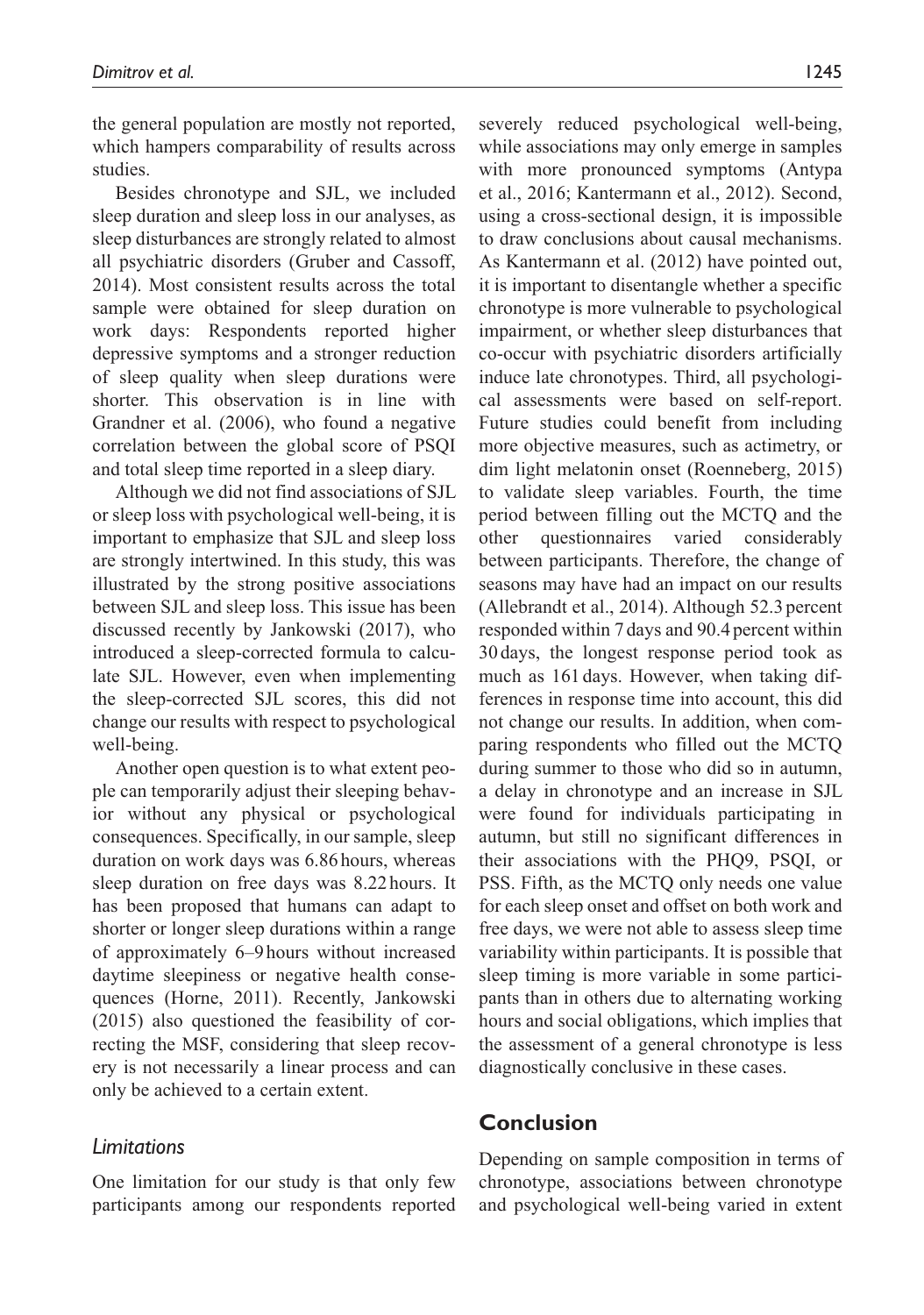and direction, which should be kept in mind when conducting future studies.

#### **Acknowledgements**

The authors thank Tristram Lett and Vassily Trubetskoy for their help in revising the manuscript.

#### **Declaration of conflicting interests**

The author(s) declared no potential conflicts of interest with respect to the research, authorship, and/or publication of this article.

### **Funding**

The author(s) received the following financial support for the research, authorship, and/or publication of this article: This research was supported by a grant from SERVIER Deutschland GmbH.

#### **Supplemental material**

Supplemental material is available for this article online.

### **ORCID iD**

Annika Dimitrov **D** [http://orcid.org/0000-0003-](http://orcid.org/0000-0003-
0883-9081) [0883-9081](http://orcid.org/0000-0003-
0883-9081)

#### **References**

- Adan A, Archer SN, Hidalgo MP, et al. (2012) Circadian typology: A comprehensive review. *Chronobiology International* 29: 1153–1175.
- Allebrandt KV, Teder-Laving M, Kantermann T, et al. (2014) Chronotype and sleep duration: The influence of season of assessment. *Chronobiology International* 31: 731–740.
- Antypa N, Vogelzangs N, Meesters Y, et al. (2016) Chronotype associations with depression and anxiety disorders in a large cohort study. *Depression and Anxiety* 33: 75–83.
- Benjamini Y and Hochberg Y (1995) Controlling the false discovery rate: a practical and powerful approach to multiple testing. *Journal of the royal statistical society*. Series B (Methodological): 289–300.
- Buysse DJ, Reynolds CF 3rd, Monk TH, et al. (1989) The Pittsburgh Sleep Quality Index: A new instrument for psychiatric practice and research. *Psychiatry Research* 28: 193–213.
- Cohen S and Williamson GM (1988) Perceived stress in a probability sample of the United States. In: Spacapan S and Oskamp S (eds) *The Social Psychology of Health: The Claremont Symposium on Applied Social Psychology*. Newbury Park, CA: SAGE, pp. 3–67.
- De Winter JC, Gosling SD and Potter J (2016) Comparing the Pearson and Spearman correlation coefficients across distributions and sample sizes: A tutorial using simulations and empirical data. *Psychological Methods* 21: 273–290.
- Fabbian F, Zucchi B, Giorgi AD, et al. (2016) Chronotype, gender and general health. *Chronobiology International* 33: 863–882.
- Felder JN, Laraia B, Coleman-Phox K, et al. (2017) Poor sleep quality, psychological distress, and the buffering effect of mindfulness training during pregnancy. *Behavioral Sleep Medicine* 6:  $1 - 15$ .
- Grandner MA, Kripke DF, Yoon I-Y, et al. (2006) Criterion validity of the Pittsburgh Sleep Quality Index: Investigation in a non-clinical sample. *Sleep and Biological Rhythms* 4: 129–136.
- Gruber R and Cassoff J (2014) The interplay between sleep and emotion regulation: Conceptual framework empirical evidence and future directions. *Current Psychiatry Reports* 16: 500.
- Haraszti RÁ, Ella K, Gyöngyösi N, et al. (2014) Social jetlag negatively correlates with academic performance in undergraduates. *Chronobiology International* 31: 603–612.
- Hayashino Y, Yamazaki S, Takegami M, et al. (2010) Association between number of comorbid conditions, depression, and sleep quality using the Pittsburgh Sleep Quality Index: Results from a population-based survey. *Sleep Medicine* 11: 366–371.
- Hidalgo MP, Caumo W, Posser M, et al. (2009) Relationship between depressive mood and chronotype in healthy subjects. *Psychiatry and Clinical Neurosciences* 63: 283–290.
- Horne J (2011) The end of sleep: "Sleep debt" versus biological adaptation of human sleep to waking needs. *Biological Psychology* 87: 1–14.
- Horne JA and Ostberg O (1976) A self-assessment questionnaire to determine morningness-eveningness in human circadian rhythms. *International Journal of Chronobiology* 4: 97–110.
- Jankowski KS (2015) Is the shift in chronotype associated with an alteration in well-being? *Biological Rhythm Research* 46: 237–248.